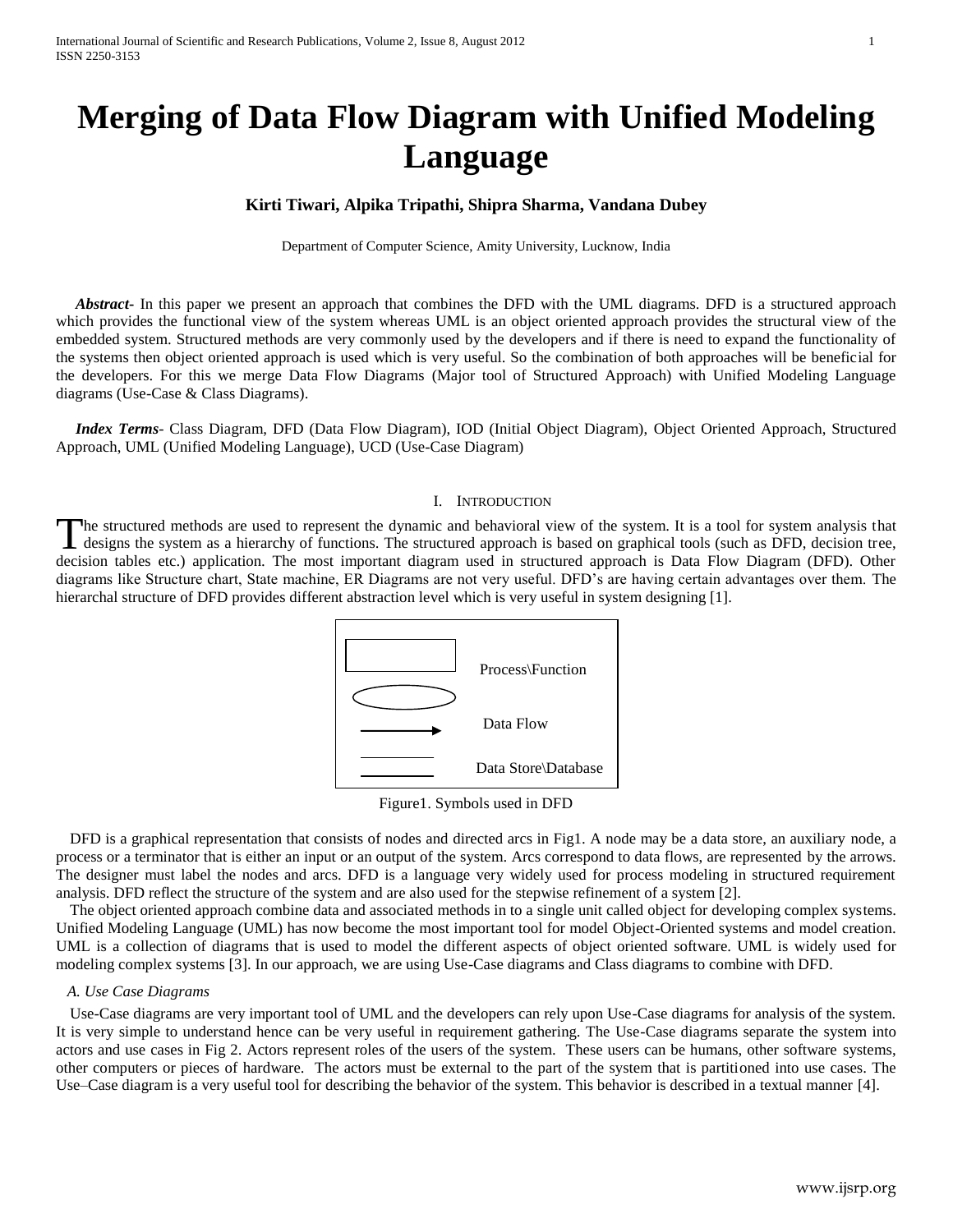

Figure2. A Basic UCD

#### *B .Class Diagrams*

Class diagrams are one of the most important tools for object-oriented design. UML Class Diagram is used to represent the system's static structure. The purpose of this diagram is to depict the classes with in a model [4]. In most UML models these types include:

- a class
- an interface
- a data type
- a component

A class is represented by a rectangle containing three compartments stacked vertically Fig 3. The top compartment shows the class's name. The middle compartment shows the class's attributes. The bottom compartment shows the class's operations. When drawing a class element on a class diagram [5].



Figure3. A Basic Class Diagram

## II. BACKGROUND

Researchers have already studied and presented the work related to the integration of DFD and UML. We are only mentioning some of the important approaches are-

 Tran, Khan, Lan proposed a framework that works on the 3 levels of DFD. At first level of abstraction it transforms the DFD into UCD. At second level of abstraction framework transforms DFD into Interaction Diagram. At third level of abstraction ER Diagrams are used in place of DFD & framework transform ER Diagram into UML Class diagram. At first level of abstraction it mapped the process in DFD into Use-Case, external entities into actor and Data Store into Classes. Data Flow Mapping is not resolved by the framework. At level-2 Data Flow variations are transformed into UML interaction Diagram. At 3<sup>rd</sup> level components of ER diagram are including entity, association entity, attributes and relationships are mapped to class association, attributes and operations [6].

 Shiroiwa, Miura, Shioya proposed a Meta model approach, in this approach authors propose DFD meta model that describes the DFD semantics formally. Author also discuss the generation of UML models (Use-Case Diagram, Class Diagram, Sequence Diagram) using the DFD meta model. Proposed meta model is used as a mediator between DFD and UML [7].

 Tan, Yang, Blan proposed a systematic transformation of functional analysis into Object-oriented design and implementation. In this approach, an enhanced data flow diagram called DF net was proposed which is used to specify use cases from requirements. The DF net is transform to generate object oriented designs. Transformation between DF net was done in different steps. In the first step processes dealing with data stores executed through DF net are grouped together with external entities and data buffers and processes that are sharing same data are grouped together. In the next step classes are generated from different groups [8].

 Truscan, Fernandes, Lilius [9] propose a model based transformation to integrate structured and object oriented approach for modeling the embedded systems. They propose a software modeling workbench (SMW) that gathers requirement, create Use-Case diagrams and transform it into non UML Initial Object Diagrams. Then it transforms IOD into DFD & DFD into class diagram Fig 4. His approach was not very easy to implement for other systems. He presents a design flow that has several phases.

The phases are: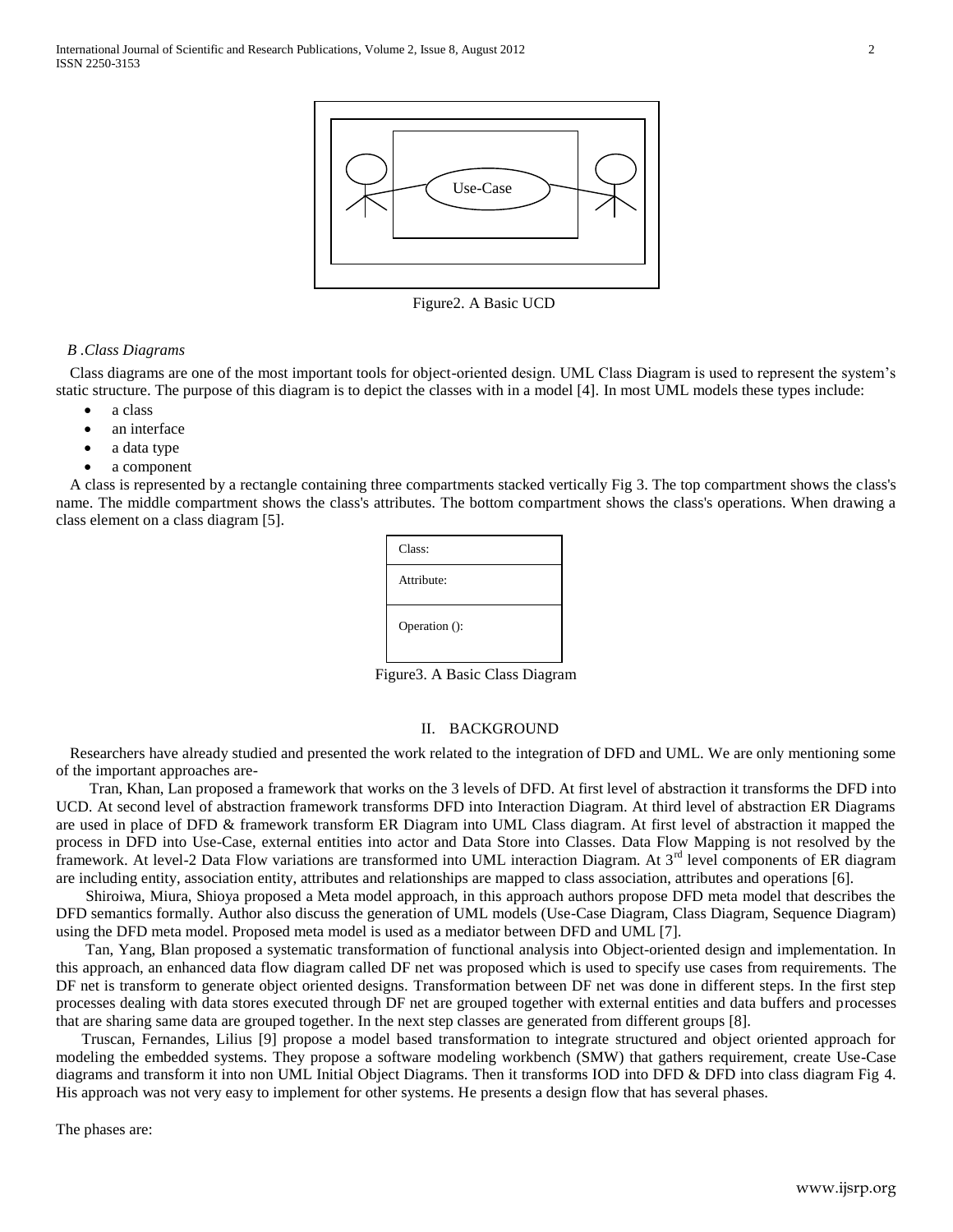- a.) He Extract the application requirements
- b.) Then Creates the Use-Case Diagram
- c.) After creating Use-Case he specifies each Use-Case in a textual manner
- d.) Then the UCD is transformed into an IOD
- e.) Based on their functionality of the objects, group, and split and discard them to refactor the IOD.
- f.) IOD is then transformed into the DFD
- g.) Build a data dictionary by identifying the data flows
- h.) Using Activity Diagram specify the behavior of the process
- i.) DFD is transformed into the object diagram

Or

j.) DFD view is transformed into the Class diagram

The proposed model was specific only for the IPV6 Router. It was specifically designed for IPV6. Rules are specific only for IPV6 case study. The author merge the DFD with UCD, Initial object diagram, Activity Diagram, Class Diagram and a DFD like object diagram. Approach is very complicated to implement for the other complex systems.

Some other approaches are also there but they are not very much useful and practical.





## III. MERGING OF DFD WITH UCD & CLASS DIAGRAM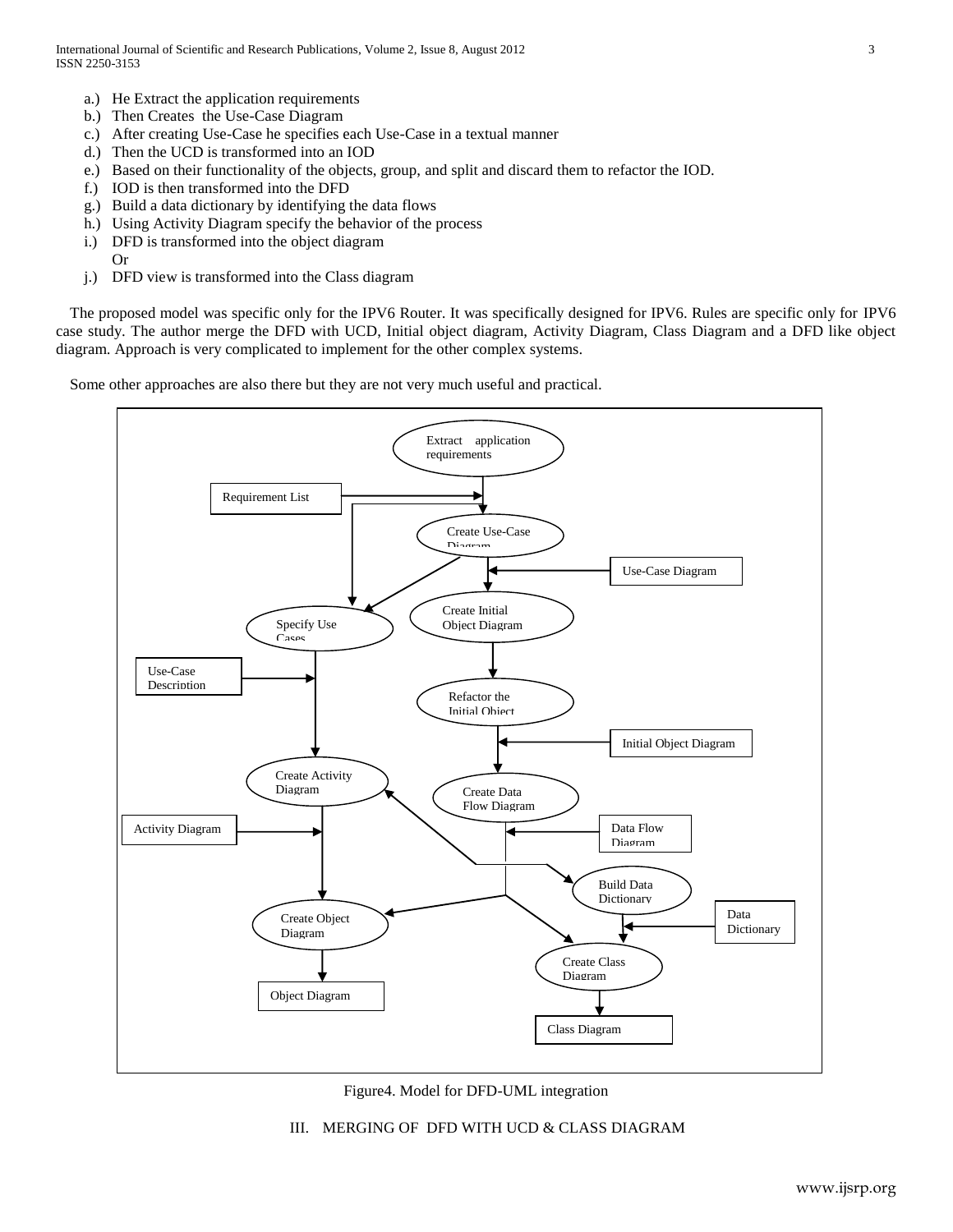Our basic approach is to combine the DFD with the UML diagrams (UCD & Class diagram) as an extension of UML model Fig 4.



Figure5. Combined Model

In this approach we have merged the DFD with the UCD and Class diagrams. In first step we have chosen the Use-Case diagram as the basic diagram to analyze the system under consideration Fig 5. UCD is the most sufficient diagram to analyze the system. Therefore we have started our process with UCD.

In next step Use-Case diagrams are transformed into the basic level DFD Fig 6. Since the actors in UCD represents the user of the system hence they are transformed into the Data Stores and sinks, Use-Cases describes the behavior of the system and action that has taken place hence very much similar to the processes in DFD. Therefore Use-Cases are transformed into Processes and Association lines are transformed into Data Flows. DFD's can represent the behavior and architecture of the analyzed system very well. To represent the system components and system behavior in detail Basic level DFD's are not sufficient therefore we will transform the basic level DFD into the context level DFD to express the system more specifically. Context level DFD will give the developers more clear view of the system.

*A. Transformation of UCD into DFD:*



#### Figure6. UCD to DFD transformation

The basic level DFD is elaborated into context level DFD for the refinement of the system and then transformed into the Class diagram Fig.7. In Class diagrams data plays the central role. We will classify and encapsulate the data into classes along with their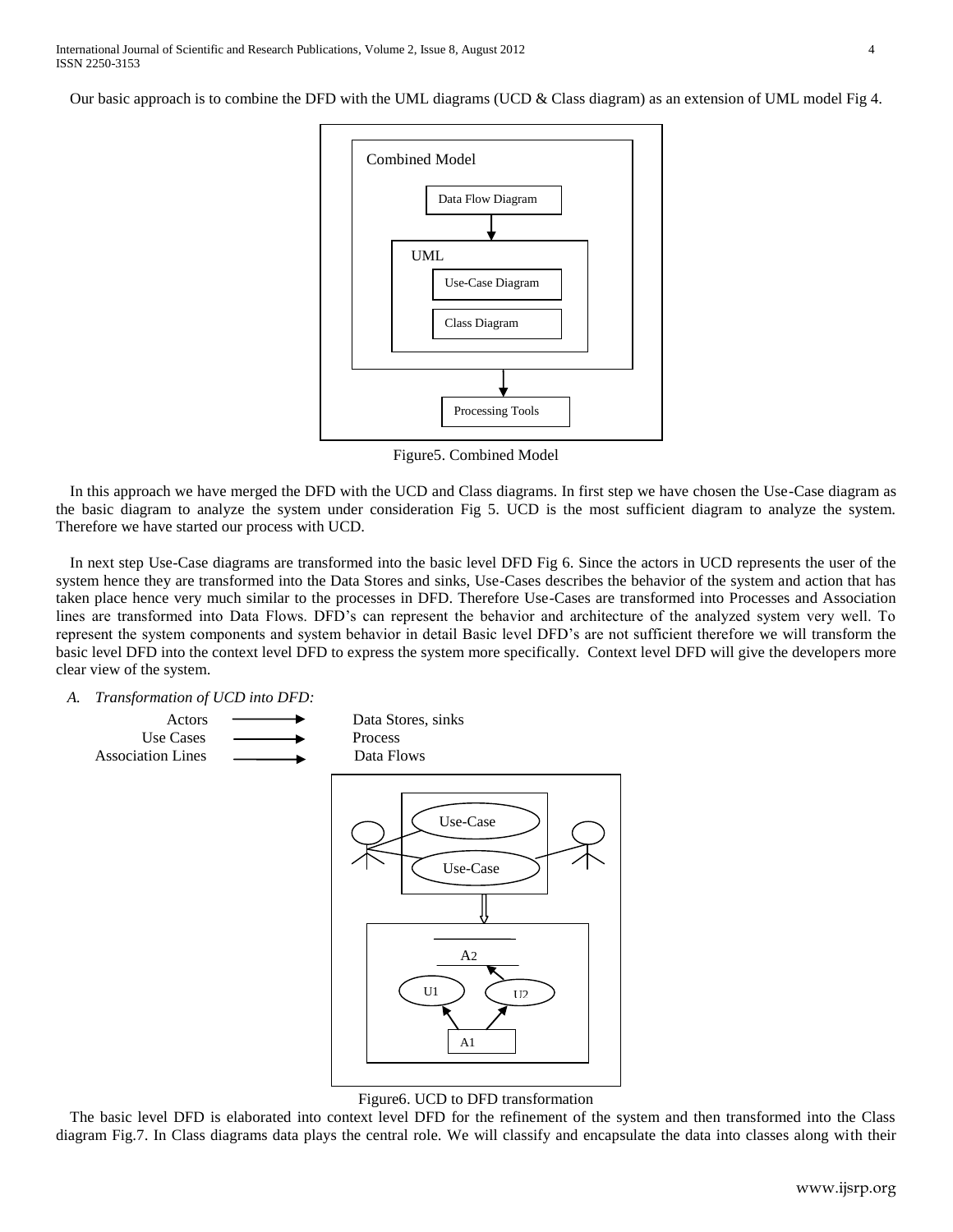corresponding methods. The Data store and terminators are transformed into classes, processes are transformed into the member function since they define the action and Data flows are used as the association between the classes.

*B. Transformation of DFD into Class Diagram:*



Figure6. DFD to Class Diagram transformation

Since both the UML and DFD models are having user friendly view, the approach of merging both models will be very useful to get the advantage of both models to express the important features of the system. We have used Use-Case diagrams because it is easy to read notation and simplicity. DFD's are much more expressive then Use-Case diagrams and hence they can be used to represent the behavior and architecture of the analyzed system. Class diagrams are very much useful in describing the static structure of the system and can be very convenient for the developers to get the full view of the system.

#### IV. CONCLUSION

This paper present the merging of Data Flow Diagram with UML diagrams. We developed a model in which the Use-Case diagrams and Class diagrams re to be combined with the Data Flow diagrams. Use Case diagrams are very reliable to analyze the system and represent the dynamic view of the system. We transform Use Case diagram into basic level DFD. It is more expressive then UCD. To represent the system components and system behavior in detail basic level DFD is transform to context level DFD and then to Class diagram. It will represent the structural view of the system. It is just a theoretical approach. In future it can be implement on some complex applications. It can also be modified by adding more UML diagrams for the specific systems if required.

## ACKNOWLEDGMENT

The authors are very thankful to their respected Mr. Aseem Chauhan, Additional President, Amity University, Lucknow, Maj. Gen. K.K. Ohri, AVSM (Retd.), Director General, Amity University, Lucknow, India, for providing excellent computation facilities in the University campus. Authors also pay their regards to Prof. S.T.H. Abidi, Director and Brig. U.K. Chopra, Deputy Director, Amity School of Engineering, Amity University, Lucknow for giving their moral support and help to carry out this research work.

## References

- [1] Atif A. A. Jilani, Muhammad Usman, Aamer Nadeem,Zafar I. Malik,Zahid Halim,"Comparitive Study on DFD to UML diagrams Transformations", journal of WCSIT, vol. 1,no. 1,10-16,2011.
- [2] Fanchao Meng, Dianhui Chu, Dechen Zhan, "Transformation from Data Flow Diagram to UML2.0 Activity Diagram",1/10, 2010 IEEE Journal.
- [3] Ileana Ober, "More meaningful UML Models", TELELOGIC, 2000 IEEE Journal.
- [4] UML Use Case Diagrams, Engineering Notebook, C++ Report, Nov-Dec 98.
- [5] *"An introduction to structure diagrams in UML 2",*[Donald Bell](http://www.ibm.com/developerworks/rational/library/content/RationalEdge/sep04/bell/#author1) , IT Architect, IBM Corporation.